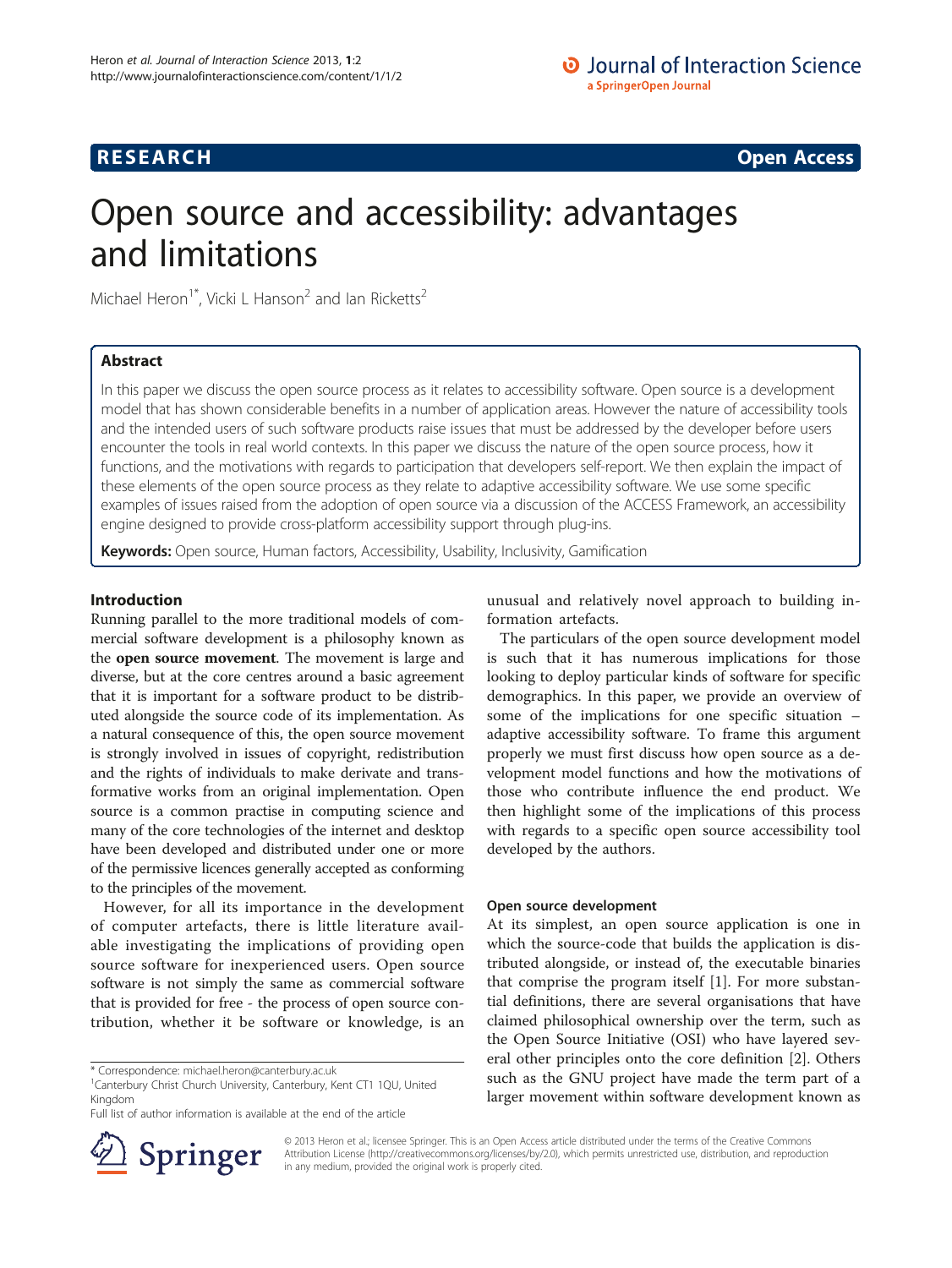the 'free software movement' within which the openness of the product becomes the key driving principle [[3\]](#page-8-0).

It is the nature of the terms under which a software application is distributed (the licensing agreement) that defines the freedom that users have with the software. Some licences prohibit modification for profit, while others act virally and require the adoption of the licence in all derivative works. Some permit their use in all circumstances, others have restrictions for those using the software for commercial purposes. The exact enumeration of developer and user rights is primarily a concern for those wishing to extend or modify the software rather than for those end users simply looking to take advantage of software that is freely downloadable.

The open source movement has attracted much 'free' labour to the cause of building open, transparent software systems. Despite the peculiarities of the approach, it has resulted in many substantial open source projects becoming reliable, scalable technologies that have been used at all levels of the digital economy. Open source software is used for everything from individual servers to the hardware that runs mission critical systems for multinational corporations. Some of the more significant examples of this kind of software include:

- technologies that underpin the infrastructure of the Internet such as Apache, Perl, PHP and MySQL;
- operating systems used for both servers and desktops such as Linux and Haiku;
- web browsers such as Firefox and Chrome;
- desktop application software such as OpenOffice, GIMP and Blender; and
- web applications such as Mediawiki, phpBB and Wordpress.

The collaborative movement has boasted from the start many successful products competing directly with closed-source, proprietary alternatives. Even so, some authors (for example, [[1\]](#page-8-0)) have raised concerns about the suitability of open source as a process for developing commercial software.

The largest and most successful of open source projects are community outcomes, resulting from the large-scale integration of the work of multiple contributors. The product of this contribution tends to follow the usual long-tail pattern whereby a small minority are responsible for the majority of content (such as is noted in [[4,5\]](#page-8-0)).

In open source projects, individuals choose elements of a common resource to implement or improve, and the modifications are then folded into the original, often with some kind of central authority acting as an intermediary for approval [[6](#page-8-0)], p. 53). Aside from a few core individuals, contributors to such projects do not usually receive any kind of financial reward for their efforts. Instead, the context in which they operate more closely resembles that of a traditional gift culture ([[6](#page-8-0)], p. 81; [[7\]](#page-8-0)) in which one's personal standing is increased not by the amount an individual has, but by the amount an individual gives away. However, as a counterpoint to this, it should be noted that many of those who work most closely with the open source movement are remunerated as part of their job as advocates within larger technology organisations.

This collaborative approach to development has since extended beyond its roots in software source-code into areas such as collaborative knowledge creation, of which the most successful of these is the peer-produced knowledge resource known as Wikipedia. It is clear that collaborative production of resources has resulted in a great deal of concern for companies built on more traditional models of development (For some examples, see [[6,8](#page-8-0)], p. 183; [\[9](#page-8-0)]).

#### Motivation to contribute

It is not immediately apparent why a process built on voluntary, unremunerated participation can result in serviceable products. Only a minority of individuals engaged in open source development are employed and financially compensated by the larger companies dedicated to open source initiatives [\[10](#page-8-0)]. Participants are giving their time and often marketable skill-sets to projects whereby any financial return (if any such return exists) accrues to other individuals or organizations. Several reasons for this have been proposed as a result of studies into motivation of open-source software development:

- Perfecting expertise ([[6,11](#page-8-0)]; Lakhani & Wolf, [[12](#page-8-0)]; [[13](#page-8-0)])
- Enhancing reputation ([\[14\]](#page-8-0); Lakhani and Wolf, [[12\]](#page-8-0); [[6,13](#page-8-0)])
- Fun and enjoyment ([\[13](#page-8-0)]; Lakhani & Wolf, [\[12\]](#page-8-0); [[15](#page-8-0)])
- Expectation of reciprocity [\[6\]](#page-8-0)
- Job Market Signalling [[6,16](#page-8-0)]
- Altruism [\[17](#page-8-0)]
- Belief in a principle of development [\[6,18\]](#page-8-0)
- To fulfil a personal need [\[6,19\]](#page-8-0)

All of these authors have stressed different motivations to different degrees. Most studies have treated the opensource phenomenon as a unified whole, but it does not hold that motivation will be identical across different domains of participation [[20\]](#page-8-0). Oreg and Nov [\[21](#page-8-0)] discuss how the context of the collaboration impacts on the motivation of participants. These studies have focussed primarily on those who volunteer often specialised skill-sets to a project, and their results are not necessarily transferable to the more open participation of projects such as Wikipedia.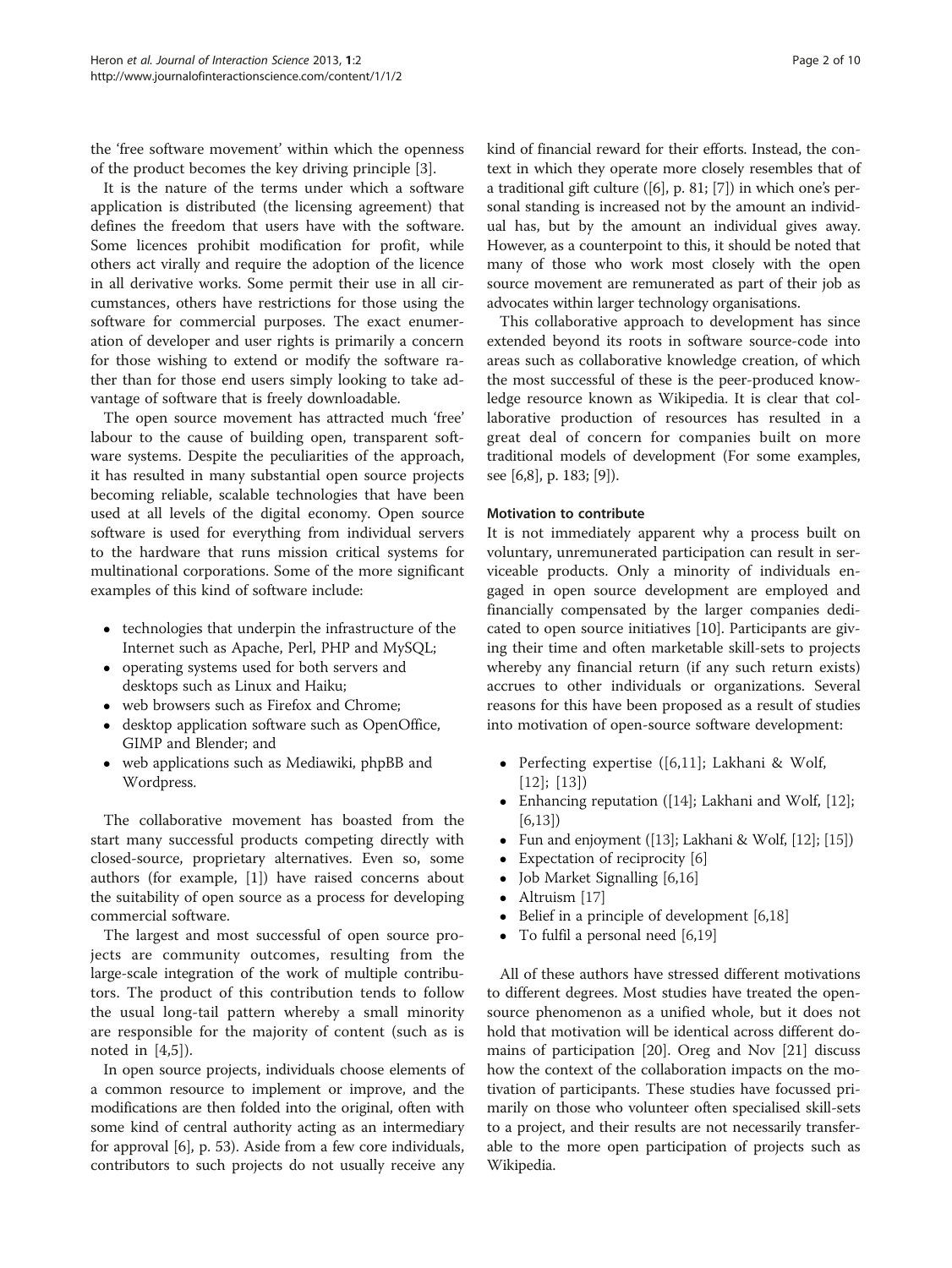The expectation of generalized reciprocity also underlines much of the nature of open-source participation. The expectation is not that there is a mapping between contributor and beneficiary, but that at some point the contributor will benefit from the work of someone else in the community [\[16](#page-8-0)[,22](#page-9-0)].

### Open source participation

Having dealt with the issue of why people participate, the next issue to be addressed is how. The nature of open source development prohibits the use of a traditional, top-down management structure due to the exponentially increasing co-ordination and transaction costs [\[23](#page-9-0)]. Instead, open source projects are traditionally defined by three key principles:

- The ability of individuals to self-select their contributions ([[6\]](#page-8-0), p. 31-32, 57-58; [\[24\]](#page-9-0))
- The ability of individuals to choose their level of participation ([[25](#page-9-0)], p. 70)
- The ease at which individual contributions can be integrated into the whole ([[6\]](#page-8-0), p. 32; [[11\]](#page-8-0), p. 77-82).

The first principle allows for a high degree of efficiency in the allocation of individuals to tasks. In an open-source project, participants are not assigned a task to complete by the project leaders. Instead, they identify an area of the project in which they are interested, and in which they feel they have the competencies to make an improvement ([[6](#page-8-0)], p. 31; [\[11\]](#page-8-0)). This method ensures that no individual is given a task for which they have no competency, or are allocated a duty which they find personally onerous. Critics of the open source model claim that this leads to uneven distribution of attention across an application. It is argued that the high-profile, highprestige tasks get disproportionate attention compared to the low-profile, low-prestige tasks such as application documentation. Additionally, there are concerns that while open-source as a method thrives in 'interesting' problem spaces, that it has issues producing applications of a more mundane nature [\[14\]](#page-8-0).

The strength of this approach though comes in the heterogeneous makeup of the developer pool for open source applications. What seems to be an insurmountable task to one developer may be trivial to another simply because their skill-sets, experience and mental models are especially amenable to that scenario ([\[6](#page-8-0)], p. 32). This principle is summed up informally by Raymond [\[6](#page-8-0)], p. 3 as Linus' Law: 'Given enough eyeballs, all bugs are shallow'.

Coupled to this is the ability of an individual to choose their level of participation in the project. An individual may choose to develop entire new features, or focus on fixing small bugs in existing features as they desire. Allowing highly granular levels of participation ensures

that individuals are never allocated tasks that exceed their level of motivation to contribute (Tapscott & Williams, [[25](#page-9-0)], p. 70). An individual may have the skill-set and the mental model needed to implement a specific piece of code, but they also need the will to do so. In order for an open-source application to support this, it has to permit people to participate at all levels of the process, from finding bugs to fixing bugs to suggesting features to implementing features.

The nature of open-source development is meritorious in most cases – those central authorities that exist have risen to their positions largely as a result of their standing as initiators and sustainers in a project, and through demonstrated authorial credibility ([\[11\]](#page-8-0), p. 78-84, 321; [\[6\]](#page-8-0), p. 84-92; [\[26\]](#page-9-0)). Individuals who have demonstrated the ability to leverage this credibility include Linus Torvalds, Jimmy Wales and Richard Stallman. Their ability to influence development and contribution persists as long as their credibility remains. Leadership is thus an on-going, emergent property of the process of development.

In cases where a leader loses this credibility, ownership of the project may be removed by 'forking' the code. A rival development team begins their own parallel development from a common code-base which becomes a 'fork' of the original with its own contributors and design philosophies. Such actions are not usually looked upon positively in the open source community ([\[6](#page-8-0)], p. 85; [[11](#page-8-0)], p. 171) due to the way they fracture loyalties and contributors. The threat of a fork though serves a purpose as the ultimate moderator of authority and a mechanism for ensuring multiple development directions can potentially be explored.

#### Advantages and limitations of open source

Outside the context of research there are many compelling reasons for an author to release their software as open source – amongst these are the expectations that offering code for free will increase market share [[27](#page-9-0)] and the belief that building a development base around the tool will increase long-term sustainability [\[28](#page-9-0)] as well as increase the personal reputation and future employability of the author [[29\]](#page-9-0). For those not looking to commercialise their software products, open source offers a range of potential benefits.

Related to this is that many software projects are developed because the author has a need for them [[6](#page-8-0),[30](#page-9-0)] or because the author seeks a particular creative outlet. These projects then get released to the larger development community and to end users. This increased pool of interested parties results in further successive improvements being made to the software. Each party may be acting in their own self-interest by contributing, but all benefit exponentially from the process.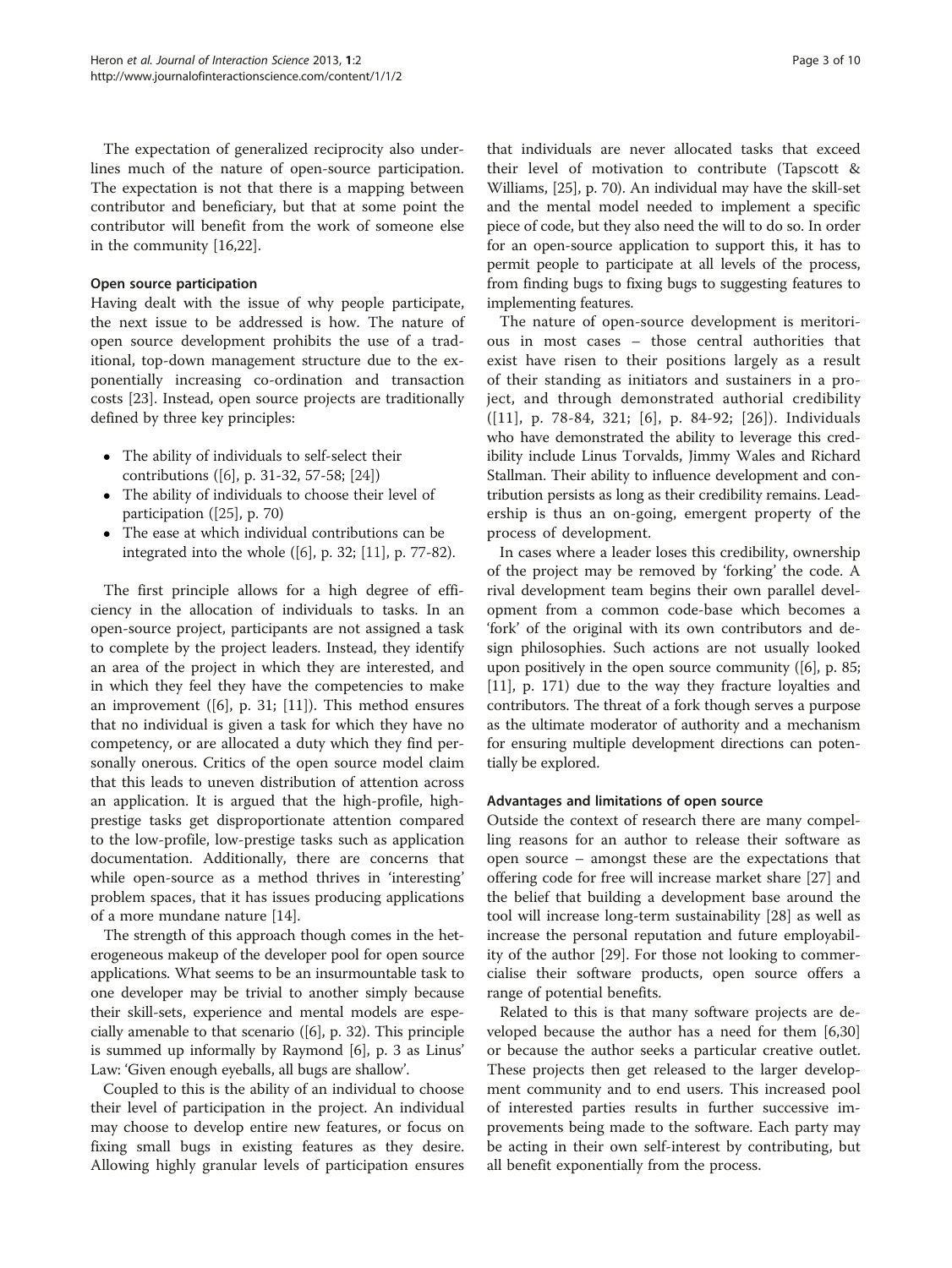Within the context of academia there are also philosophical issues such as adhering to the principles of open research. Providing full access to freely modifiable source code can be difficult when coupled with the restrictions associated with proprietary software. Additionally, publishing the algorithms and software diagrams may show the general shape of a solution, but there are implementation subtleties that make it difficult for others to recreate the software in a way that allows for replicating and corroborating of empirical results. These and related issues argue strongly in favour of the release of open source research code along with publications.

These advantages however come with a suite of limitations that can limit the usefulness of open source as a process when applied in certain environments.

End user documentation, by virtue of the fact that the audience of such material is not part of the 'developer culture' offers less opportunity for meeting the motivations of open source developers. It does little for enhancing personal reputation, offers few opportunities for perfecting expertise, gives little benefit for job signalling, and is rarely considered to be fun or enjoyable. Poor quality end-user documentation is not a specifically open source concern, but becomes especially critical when one considers that open source software is expected to evolve as time goes by. In all but the most rigorously managed open source projects, software is always in a draft state.

Related to this, the nature of authorial leadership as discussed above means that a 'philosophical vision' for where a project is going can result in significant changes being pushed version to version. It is relatively common for open source software to change dramatically between updates, often with little regard for how it impacts on common routines of established users. One good example of this comes from when the GNOME windows manager software was switched over, by default, to using a new and unfamiliar metaphor for exploring a desktop, as discussed in<http://www.osnews.com/story/7548>. One quote from that article in particular is of relevance:

"'That's why the Gnome team chose to use the spatial mode as the default: expert users who want file hierarchies can change that within 20 seconds. Novice users, on the other hand, should never need to see a file hierarchy. It just makes sense this way."

The constantly evolving nature of open source software means that documentation must be updated to reflect each change in the user experience. Developers often over-estimate the computer literacy of novice users [[31\]](#page-9-0), and as such even when the documentation is being well maintained it often fails to be presented in a way that is tractable for novices.

For academic research software in particular, long-term support is not something that is feasible to provide to the community. Even those research grants that stipulate an open source release of software rarely include budgeting for long term support and maintenance. The expectation is that the community will handle that – in some spheres, that is a reasonable expectation. For software aimed at novice users, that is unlikely to be optimal.

Open source software is provided 'as is' – technical support for the majority of open source projects is limited to what time the developer can spend addressing questions, and the collaborative help available through the use of online forums, wikis and discussion groups.

Documentation in the form of manuals may be extremely limited, and erratically updated [\[32\]](#page-9-0) as outlined above. Instead, support is most often provided informally as part of an online community. Such support can often be highly critical and combative, as is evidenced in the following extract from an arbitrary web-support forum<sup>1</sup>:

# Seriously people.

If YOU cannot be bothered to do the simple and obvious task of Reading FAQs, SEARCHING for and reading related topics do… then do NOT expect US to answer you!

If YOU cannot fathom that you are meant to supply details when you aska question - incuding the basics such as URLs… then do NOT expect US to bother attempting to help

([http://www.google.com/support/forum/p/Webmasters/](http://www.google.com/support/forum/p/Webmasters/thread?tid=029f6d5729b35a89&hl) [thread?tid=029f6d5729b35a89&hl\)](http://www.google.com/support/forum/p/Webmasters/thread?tid=029f6d5729b35a89&hl)

Such posts are not uncommon, and while they reflect a perhaps understandable general frustration with those who display a lack of concern or understanding of netiquette, novice users run the danger of being on the receiving end of disproportionately aggressive and personal criticism for doing nothing worse than asking a question on a forum specifically intended to ask for help.

Additionally, the language used in many forums can be problematic in its technicalities. One of the older users in one of our studies wrote: 'I find online help useless as it's written in American/technical language which, though using English words, makes no sense whatsoever'. There can be a considerable mismatch between the language used as a matter of course within an open source forum, and the language used by those seeking assistance.

Those applications that are well supported are usually done so on a service model where the product itself is free, but the technical support is billed. For a user unfamiliar with new technology, this can be prohibitively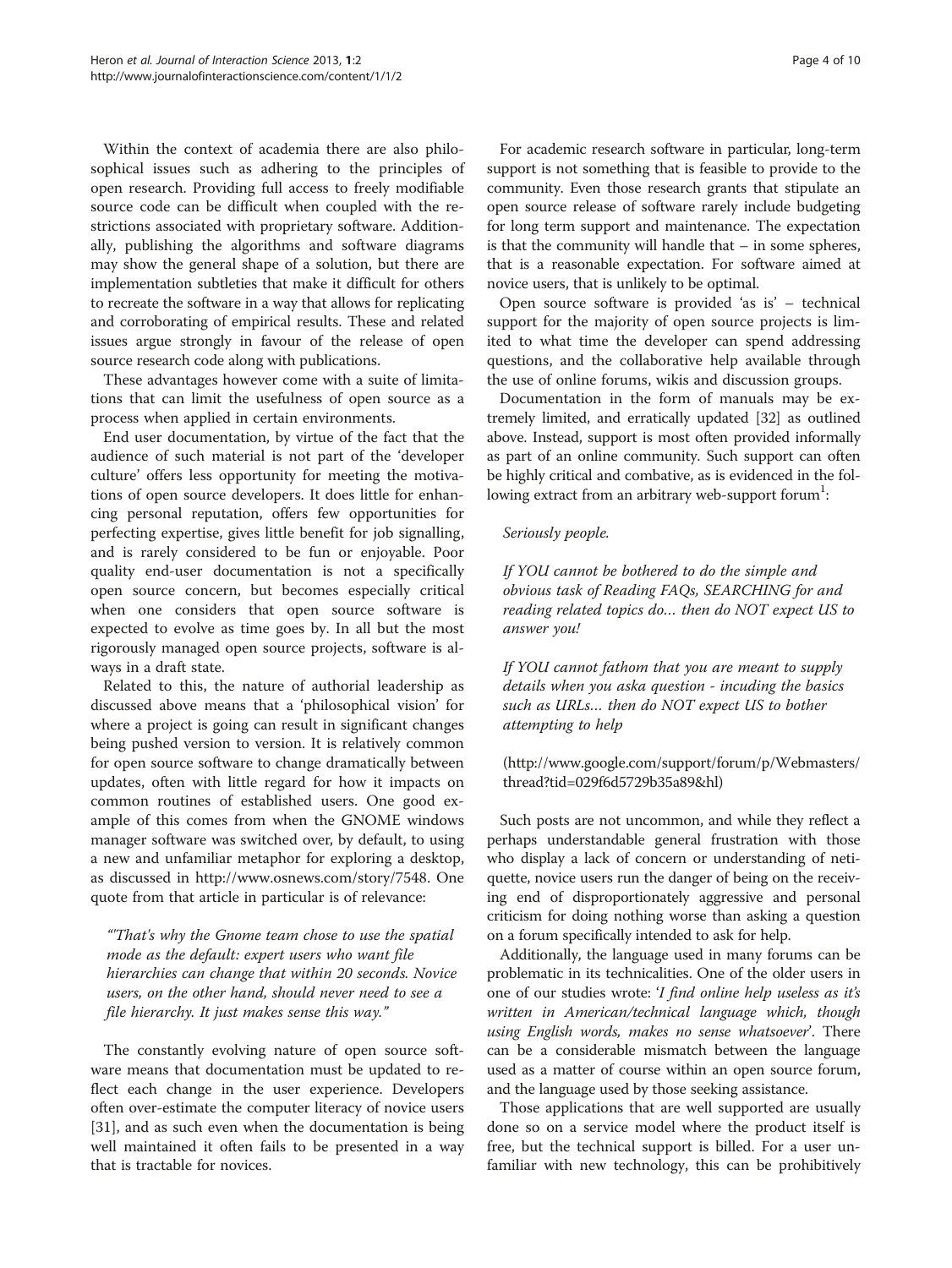expensive unless subsidized by an employer or other organisation. Coupled to this is the fact that open source software often suffers from usability issues [\[33,34\]](#page-9-0), and this creates a pair of linked problems that are likely to cause substantial complications in providing software support to non-technical users.

Certain kinds of technical architectures lend themselves more easily to developing a community of open source documentation support than others. A simple forum with a search box will be sufficient for many projects, but when users may not know what it is they don't know a more structured approach is required. Centralised indexing requires time and effort that may not be available, so providing community indexing facilities such as tagging and rating can help bridge the gap. Inculcating the virtues of the open source movement itself into the community can likewise help. Building a sense of the value of reciprocity means that those who work out their own problems are likely to report back to the community the problem they had and the solution they discovered. This would aid in alleviating the frustration of the situation described in [http://xkcd.com/979/.](http://xkcd.com/979/)

While searching for information online is unlikely to be a problem for most demographics, there are others that are less likely to seek out such information in the first place, more wary of the information that they find, and more distrustful of software generally. Steps must be taken to build credibility and sustain that credibility whilst also ensuring that the act of seeking help is not rewarded with aggression.

Finally, open source software by virtue of its underlying philosophy introduces security considerations – a different profile of security is required. The concept of 'security through obscurity', while flawed as a single measure, is commonly employed in a system known as 'defence in depth' where multiple layers of countermeasures exist to flummox attempts to violate the integrity of software or data. The impact of open source on security remains a controversial topic [[35\]](#page-9-0), but the risks associated with exposing end users to security risks in accessibility and universal access domains [[36\]](#page-9-0) must be assessed, analysed and addressed.

# Accessibility software

A particular category of software employed by users with physical or cognitive impairments is known as accessibility software. These are tools aimed at changing the way in which a user works with a system with the intention of reducing barriers to interaction. Issues that are known to create interaction difficulties include blindness or partial sight, colour blindness, deafness, and the physical inability to work with input devices such as keyboards and mice. In some cases, a distinct impairment may be possible to identify and correct for. In others, a more subtle interaction of minor ailments may make it difficult to identify a single causative factor and subsequently complicate the search for an appropriate solution.

Most operating systems come complete with a suite of accessibility tools that are primarily toggles or sliders that can be set to improve the user experience for those with conditions that can be easily identified. These range from magnifiers that can be used by those with sight impairments, to adjustments to the speed and accuracy of the mouse. These accessibility tools are 'fire and forget' and do not require long term monitoring or analysis of user input.

There exists however a category of accessibility software that seeks to perform on-going adaptation of a user's environment based on an analysis of their input via various methods. Previous work aimed at addressing issues with keyboard interactions includes Koester, Lopresti and Simpson [\[37\]](#page-9-0); Trewin [\[38](#page-9-0)]; Trewin [[39](#page-9-0)]; Heron, Hanson & Ricketts [\[40\]](#page-9-0). Adaption to mouse interactions has been discussed in Trewin, Keates and Moffat [[41\]](#page-9-0); Wobbrock, Fogarty, Liu; Kumuro and Harada [\[42\]](#page-9-0); Heron et al [[40](#page-9-0)]. These tools seek to provide regular adjustments to a user's context with the intention of correcting issues as they are algorithmically detected.

With the former category of software, there are few significant risks posed by open source as a development strategy that are not common to all systems. For the latter, the nature of the open source process itself introduces a number of elements that must be addressed and dealt with. Adaptive correction requires a relatively deep analysis of user interaction, which in turn requires the software to be able to hook into streams of input from user devices – keyboard and mouse primarily, but research tools in specialised contexts may incorporate less standard streams (See [\[36](#page-9-0)] for a discussion of some of these). An accessibility tool aimed at improving keyboard interactions needs to read each of the keys that a user enters regardless of the application within which they may be working. In short, a keyboard accessibility tool must function as a sophisticated key logger. It is possible to scramble key input before it gets to the tool, but in doing so certain kinds of accessibility adaptations become impossible to implement. Trewin [\[38\]](#page-9-0) would be possible with scrambled keyboard input, but Trewin [[39](#page-9-0)] by comparison would not.

Accessibility tools may also require access to contextual information about the user's environment. They may need to know within what application a user is working. A tool designed to identify double click errors for example is unlikely to be able to do so accurately if it cannot tell the difference between a word processor and a computer game. The accessibility issues within computer games (as discussed in [[43\]](#page-9-0)) will require their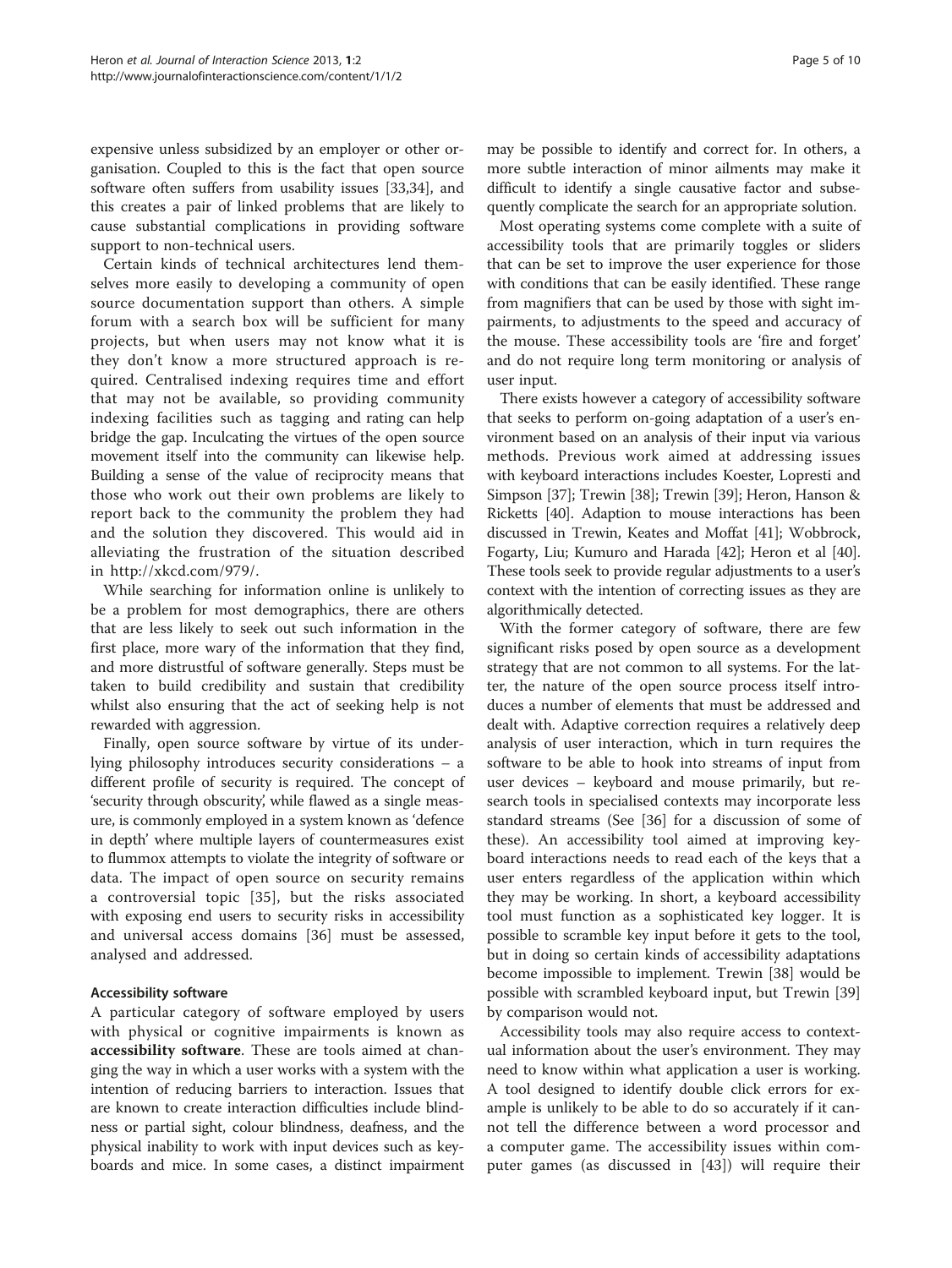own specific adaptations that cannot be easily generalised to the rest of the system.

To be able to perform a full range of adaptations, software must have access to unmodified input streams from any relevant input device; must be able to track user context; and usually must store historical data of user interactions even if only for a short time. The only feasible way in which such adaptive software can make meaningful corrections is to draw in these different sources of information and aggregate them into some form that can be analysed.

The installation of such software then requires either a controlled environment kept separate from a user's 'real life', or a tremendous amount of trust on the part of a user. Developers of such accessibility software then must operate under a significant duty of care burden and ensure that the development route that they go through does not significantly negatively impact on the future user-base of the tool. These are primarily issues that a developer must consider rather than something that would inform the decision making of the majority of end-users.

#### Issues of accessiblity: the ACCESS framework

To illustrate why open source must be carefully evaluated in the development of accessibility software, a case study of an adaptive accessibility tool will be provided. This tool was developed internally within the University of Dundee and then released as an open source project (available at [https://github.com/drakkos/ACCESS\)](https://github.com/drakkos/ACCESS). The nature of the tool highlights several of the issues associated with open source adaptive accessibility tools.

The tool itself is called ACCESS (Accessibility and Cognitive Capability Evaluation Support System) and is designed as a software framework that provides adaptive accessibility support across a user's computer. ACCESS itself contains no usability corrections. It instead delegates the responsibility for identifying and then correcting interaction issues to the plug-ins that can be incorporated at run-time. The framework works across multiple operating systems and provides a common API for plug-ins to interact with the deployment platform regardless of the environment in which they were written. The technical specifics of this are irrelevant to the case study, but are fully discussed in Heron [[44](#page-9-0)].

The framework reads all keyboard and mouse input from the user, and keeps track of the applications within which they are working. It allows for plug-ins to make changes to the system settings of the underlying operating system, and similarly allows them to read in the current state of system settings. It has routines for executing external applications, reading input from invoked commands, and provides a socket architecture that allows for plug-ins to communicate with external applications.

All of these facilities are used by the plug-ins that have been developed for the Framework – examples of these include a plug-in that dynamically adjusts the doubleclick threshold in response to user double-clicking difficulties; a plug-in that records all user input and allows it to be played back for analysis and testing; a context sensitive 'post it note' system that changes its contents depending on what application is currently active, and several others. The range of support tools that can be developed is considerable, and it is the access to the user's interaction patterns that makes this breadth of functionality possible.

Currently, all plug-ins were developed internally by the primary author of this paper, and were deployed only in research scenarios for evaluation [[40](#page-9-0)]. However, the design of this tool introduces numerous complexities for making it available on a wider basis, and these stem from the implications of releasing it under an open source licence.

#### User support and the ACCESS framework

As discussed above, some critics of the open source model believe that it thrives most in interesting problem spaces – documentation is rarely considered to be one of these, and the end-user documentation issues that currently exist in ACCESS demonstrate that this is the case. As a research tool developed within a particular funding context, the only author time available for further documentation must come at the cost of pursuing new research or future possibilities for expansion. Documentation in its usual form is unlikely to yield any research outputs, and this can greatly influence the extent to which end-user document can be written, polished and updated as the system is changing.

As ACCESS evolves, new capabilities will be introduced, new plug-ins will be developed, and each of those plug-ins will likely have their own interaction subtleties that other researchers may not document. User documentation that is available now will require constant updating to reflect changes made, and the time to do that documentation is not part of the research funding. As discussed above, this is likely a task for which individuals will not regularly self-select. However, there exist possibilities by which individuals can be encouraged to selfselect their contributions in the ways that benefit the project most. The growing interest in the subject of gamification (As defined in [\[45](#page-9-0)]) offers intriguing future possibilities for the highly visual rewarding of those who contribute to parts of the system that are not otherwise seen as high prestige. The awarding of prominent badges for contribution, in the style of game achievements [[46](#page-9-0)] could potentially drive contributor attention to otherwise ill served elements of the system. Future plans for ACCESS will look to incorporate such a framework for contributor recognition in the hope that it has a positive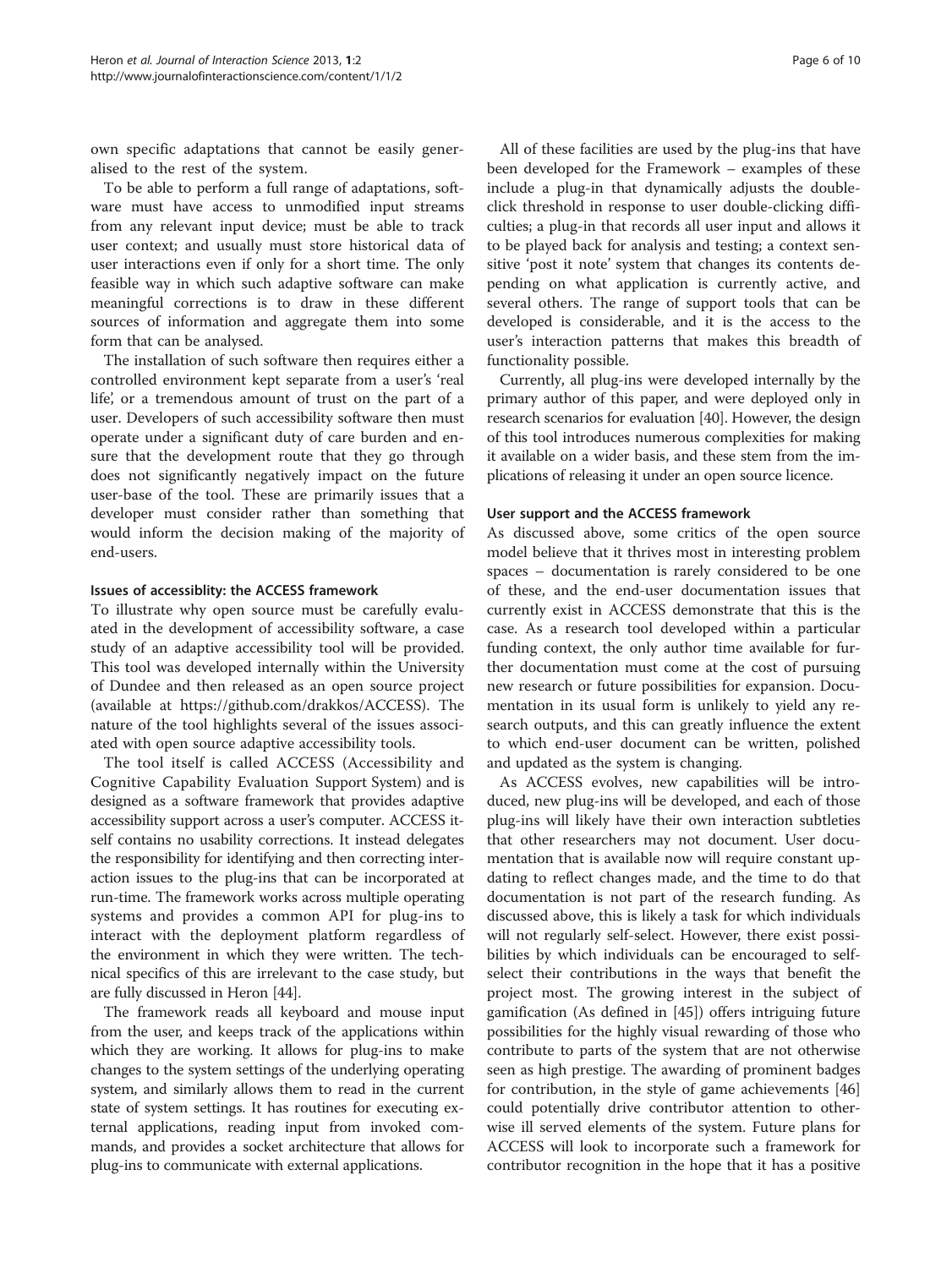impact on the diversity of areas to which developer attention is directed.

Most open source projects, certainly those that begin life as research software, cannot realistically provide a coherent strategy for user documentation and long term support. Instead, it has to be something that is based primarily on hope – that those collaborating will go against the usual norms and produce the necessary documentation and supportive community required. These communities in turn must be heavily moderated and aggressively policed – deputizing trusted 'elder members' of the userbase in this respect can go a long way towards creating the right kind of environment where those with queries are not sent away unhappy.

Within ACCESS, we cannot expect that the target users will be comfortable with 'fiddling around until it works', and as new operating systems come into use the framework will need to be updated to reflect the changing context in which users function. Considering the demographic groups for which ACCESS is designed, this is an important issue that requires careful management for when the tool is eventually delivered to end-users.

#### Open source and the plug-in architecture

As discussed above, ACCESS delegates the responsibility for identifying usability issues to plug-ins. This means that each plug-in has access to a huge amount of sensitive information. Opening up the framework to an open source development model means that new and innovative plug-ins can be developed by interested parties. It also means that the feature set of the framework itself can be modified and expanded to support the needs of researchers and other stakeholders in accessibility software. However, the power inherent in a plug-in creates a very real danger to users. It would be trivial in the framework discussed in this paper to develop a context sensitive key and mouse logger, pulling in likely passwords when the user was within a web browser and then sending those passwords off to a remote location. Plugins can be developed openly and then distributed through the Internet, meaning that they could realistically end up being a significantly dangerous vector of attack for malware. Many of these issues are further discussed in Bahr et al. [[36\]](#page-9-0).

The plug-in model is effectively employed in many open source software packages, where extra or enhanced functionality is available for download. The Firefox browser is one notable example, as is the Netbeans development environment. In many ways, the development of selfcontained apps for various smartphone ecosystems can also be considered a system of distributed plug-ins aimed at enhancing the functionality of a platform both separately and as an integrative element in a larger, more holistic experience.

For ACCESS and its intended user base, there is too much risk is simply allowing anyone to install any plugin they find on the Internet beacause a substantial amount of potentially sensitive interaction data is being drawn into the plugins. Data pulled into plugins can include usernames, passwords and credit card numbers. Allowing any plugin to read input indiscriminately and manipulate it without restriction represents a significant security risk within a plugin obtained from an unscrupulous source. If a framework is open enough, there is no way a technically unsophisticated user can tell what any given plug-in is doing even if the source code is freely available. Some method of ensuring the trustworthiness of plug-ins is required to ensure that advantage is not taken of inexperienced members of the user-base.

Ceding a little development efficiency in exchange for a centralised repository of 'trusted plug-ins' is an effective mechanism for limiting the possibility of damage. There are other technical solutions, such as running plug-ins in a sandbox. A sandbox is a security measure used to limit the access of a piece of software to certain sensitive parts of a running system. This is inappropriate with regards to adaptive accessibility software which will, as a matter of course, need very low level access to the operating system in order to perform evaluative or corrective actions although in other domain spaces such as mobile apps it is more appropriate [[47](#page-9-0)].

Digital signing of plug-ins, ensuring that new plugins are made available only once they have been approved by some central authority offer a good deal of flexibility in resolving these issues. This is only viable as a solution as long as users are installing the 'official' version of the core engine. A discussion of the issues relating to the dangers of violating the integrity of a trusted platform can be found in Felt, Finifter, Chin, Hanna, Wagner [[48\]](#page-9-0).

If the core engine of an application is open-source, there is little to stop an individual making their own modified version of the engine and distributing it under a different (or even the same) name. Individuals are always free to fork an open source project if so desired, meaning control of the source-code can never be a guaranteed right. It cannot be assumed that the core engine installed by a user is the 'official' version. A rogue version of the core engine could use a different source to authenticate the signing of plug-ins, or remove the signing entirely. Luckily, there is some evidence to suggest that the typical user-base for such tools tends to be more wary of software from unknown organisations, and that if an application purports to be associated with a known brand that they will investigate the veracity of that claim. 61.18% of respondents to a questionnaire distributed as part of this study ( $N = 296$ ,  $M = 121$ ,  $F = 175$ , average  $age = 68.8$ ) indicated that they were wary of installing new software that came from unknown publishers,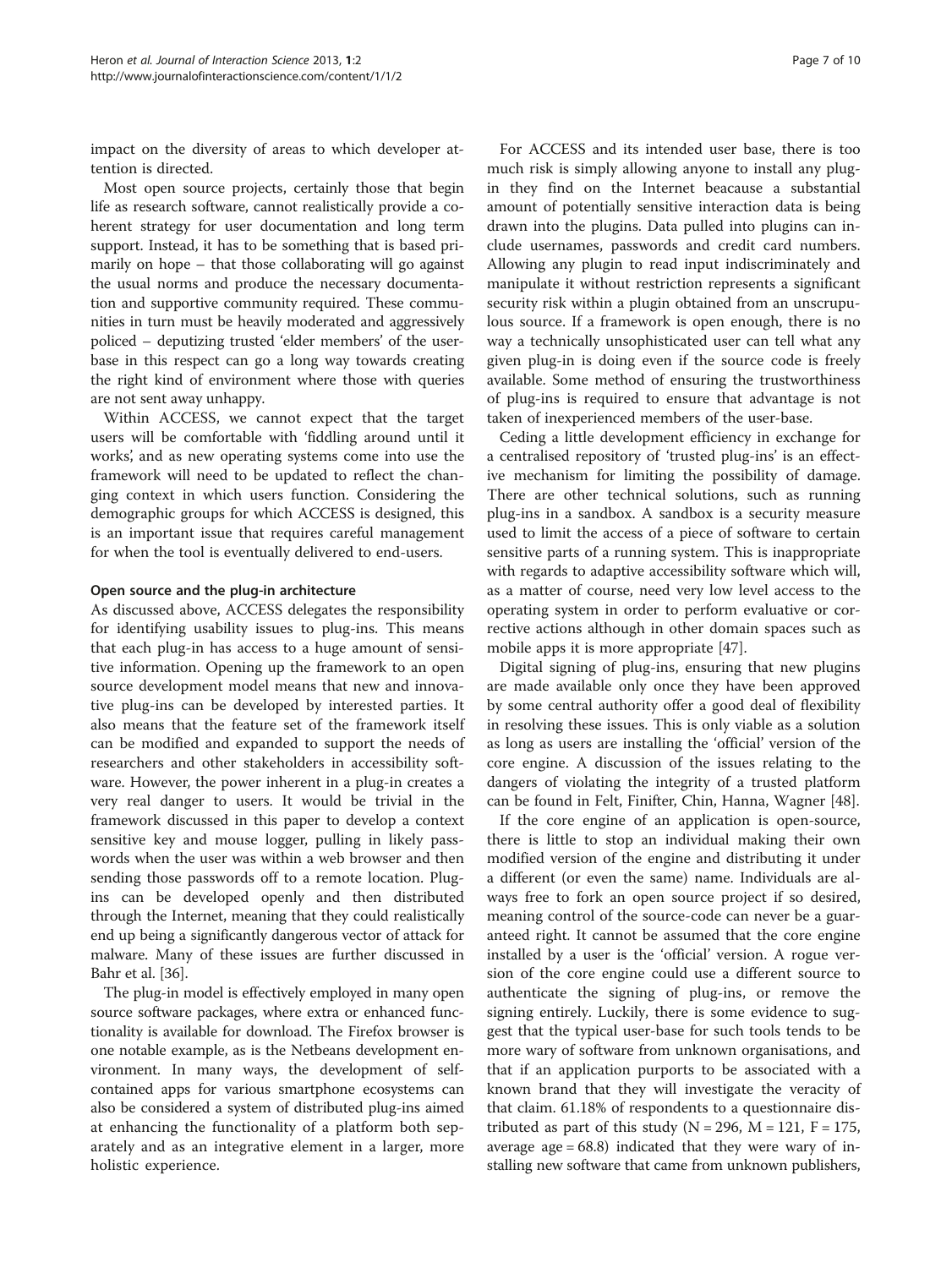and 53.95% indicated that they felt a brand was important in building confidence in new software. 49.34% indicated that they would investigate the claims of an application to be associated with a particular brand. Software available for free was trusted less amongst this group than commercial software – 9.54% agreed they would trust a piece of commercial software from an organisation they did not recognise, compared to only 6.91% who would trust free software from an organisation they did not recognise, where  $t(266) = 4.45$ ,  $p < .000$ .

These are results that are consistent with focus group comments made during the testing of the ACCESS framework discussed above. ACCESS itself was developed through the IBM Open Collaboration Project and as part of the accessibility research within the school of Computing at Dundee University. These are brands that can be used to inspire confidence in end-users. Ensuring that such a tool is associated with a well-known and trusted brand can potentially go a long way to ensuring that rogue core engines are not installed, but it cannot eliminate the risk entirely.

It is important too that all opportunities are taken to raise awareness of the dangers of installing software from untrusted sources. Modern versions of the installation routine for the BitTorrent application contain the following warning:

A number of websites have created their own versions of the BitTorrent client and plug-ins that attempt to charge money for the applications and infect your computer with malicious code. To protect yourself, be sure to only download our software from [www.](http://www.bittorrent.com) [bittorrent.com](http://www.bittorrent.com) or one of our authorized distribution partners: [www.download.com](http://www.download.com), [www.sourceforge.net,](http://www.sourceforge.net) [www.tucows.com,](http://www.tucows.com) and [www.jumbo.com](http://www.jumbo.com).

If such software is downloaded in good faith from a disreputable site, then a user's computer can be entirely compromised with no easily identified outward signs of infection (for some examples, [http://news.bbc.co.uk/1/hi/](http://news.bbc.co.uk/1/hi/technology/7907635.stm) [technology/7907635.stm,](http://news.bbc.co.uk/1/hi/technology/7907635.stm) [http://www.eweekeurope.co.uk/](http://www.eweekeurope.co.uk/news/web-users-prone-to-fake-av-2-13384) [news/web-users-prone-to-fake-av-2-13384\)](http://www.eweekeurope.co.uk/news/web-users-prone-to-fake-av-2-13384). Users can be scammed into believing that they are liable for criminal damages (as in [http://torrentfreak.com/malware-extort](http://torrentfreak.com/malware-extort-cash-from-bittorrent-users-100411/)[cash-from-bittorrent-users-100411/](http://torrentfreak.com/malware-extort-cash-from-bittorrent-users-100411/)), or strong-armed into buying software to fix purported malware infections.

The solution that we are exploring for ACCESS incorporates a strong degree of control over authorisation of new features, and also on distribution of the application itself. Most licences stipulate that any user is permitted to modify and distribute the software provided there is appropriate attribution. An open source licence of this type cannot be ethically used to distribute adaptive accessibility software if in doing so it potentially opens up its intended user-base to danger. It cannot be assumed that disreputable individuals will honour the provisions of a licence in any case, but the onus is on the developer to ensure the licence they pick does not enable abuse. At best licences stop ethical developers making changes, and provide some mechanisms by which abuses can be policed.

One approach that has been shown to address this issue is to distribute the code framework under one name, and trademark a brand name for the operational version, as was done for Google's Chrome web-browser. The code for Chrome is freely available, but Google circumvents the problem of multiple versions of their application being released by placing the brand name under trademark protection. This gives a legal recourse in the event of rogue developers appropriating the code. The financial burden that is implied by aggressively protecting such a trademark puts it beyond the resources of most hobbyist developers and externally funded researchers. It is also dependant on the trademark name being the one that gains mass traction in the minds of users – Google can easily ensure this by leveraging their tremendous Internet presence. Smaller organisations or individuals usually do not have such resources available.

There are unfortunately no universally applicable rules that allow for the developer of an open source accessibility tool to prevent abuse. Awareness of the issues and designing software with the potential consequences in mind allows for the risks to the end-user to be minimised. Specifically with relation to ACCESS, an analysis of the risks allowed us to make the following design decisions which have influenced future plans for the deployment of the tool to end users:

- 1. Associate the software with a trusted brand if possible, such as a university, charity, or software publisher.
- 2. Ensure a single, certifiable location from which the 'official' installer can be downloaded.
- 3. Incorporate digital signing of plug-ins so as to ensure they are reviewed before being made available to end users.
- 4. Make available the necessary technical architecture to support genuinely collaborative community support.
- 5. Inculcate a good 'civic'mind-set for support by recruiting the most helpful of contributors as moderators.
- 6. Provide public recognition for contributions that are considered 'high value' for the project in the form of visible achievements.

While these design decisions do not eliminate the risks of open source distribution they do help manage it whilst still allowing for the benefits associated with open source development to be effectively harnessed and directed in the right kinds of ways to the right kinds of areas.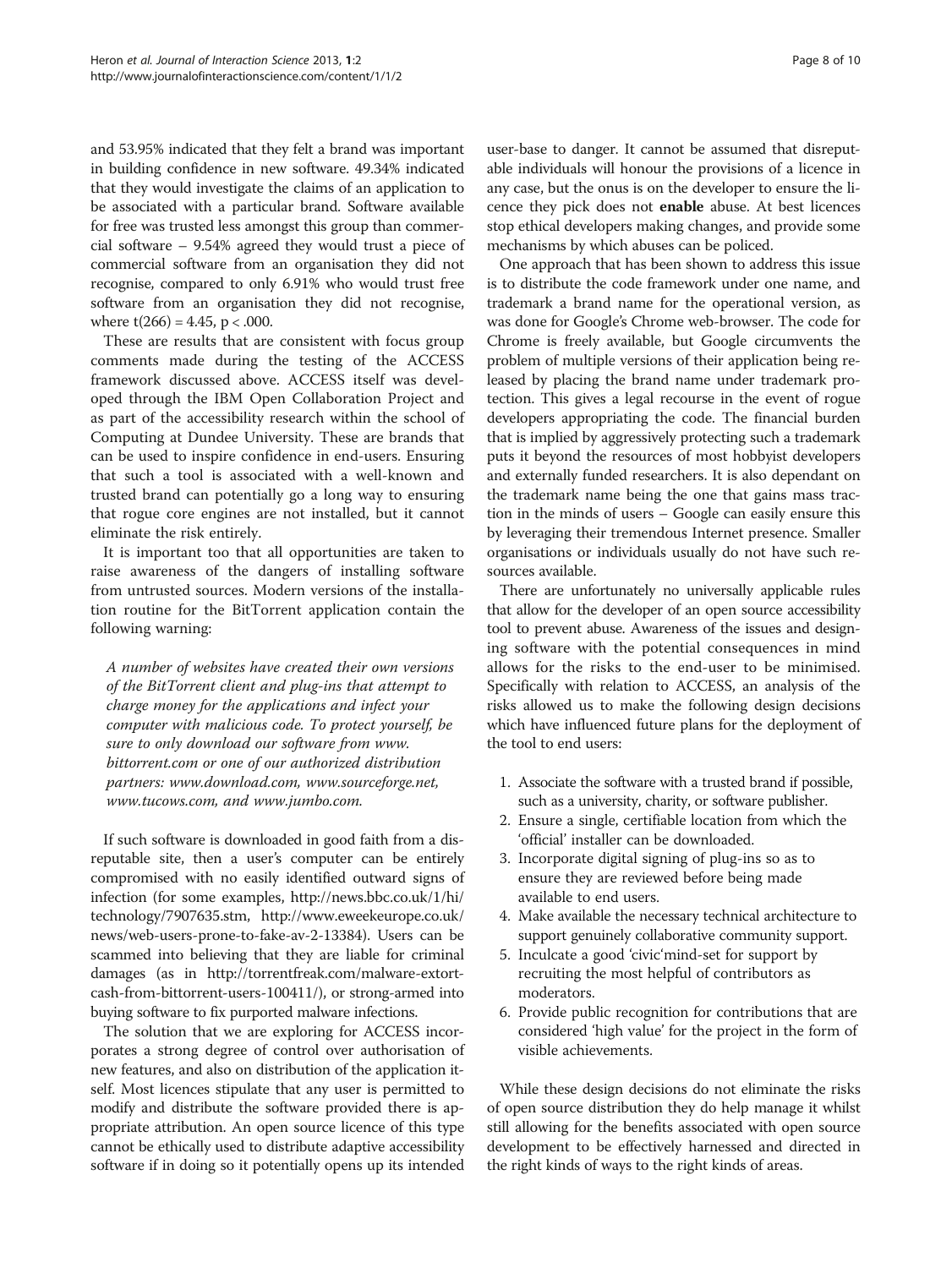# <span id="page-8-0"></span>Conclusion

The nature of adaptive accessibility tools means that much sensitive data must be made available to those that develop them. When working within a closed-source model under the auspices of a known and trusted organisation, the managerial hierarchies and legal responsibilities can serve to ensure that abuses are minimised if not necessarily entirely eliminated. Within a for-profit company, ongoing support can be justified as a legitimate business expense, and good documentation can reduce the cost of supporting software that is released.

The open source model however does not permit for easy solutions to issues of providing long term support or comprehensive user documentation. The need to open up the source code and to allow for the distributed development and then integration of systems allows for a highly efficient development model. In the area of adaptive accessibility tools this creates dangers if the process is not effectively managed or the risks not fully understood. The highly sensitive nature of data routinely analysed by adaptive accessibility tools requires that developers consider the duty of care that goes along with releasing such tools into the wider community. Brand association, conscious shaping of community norms and management and moderation of plug-ins can go some way towards managing the risks, but they cannot be entirely eliminated.

Some of the factors that encourage individiuals to contribute to open source projects have their basis in reputation, recognition, and signalling for job markets. Appealing to these desires via achievements and other gamification techniques could potentially serve as a way by which some of the inherent problems of self-selection could be effectively addressed. Qualitative and quantitative results within this context are not currently available by which their effectiveness could be assessed, but these form one of the routes available for those looking to direct attention towards specific parts of their open source projects.

#### Endnotes

 $1$  This web forum is not aimed at novices in particular.

#### Competing interests

The authors declare that they have no competing interests.

#### Authors' contributions

All authors were involved in the planning, design, conduct, writing and reviewing of this paper. All authors read and approved the final manuscript.

#### Acknowledgements

The research described in this paper was conducted as part of an IBM Open Collaborative Research project between IBM Research and the University of Dundee. Additional funding was provided by a Royal Society Wolfson Merit Award to the second author and by grant RCUK EP/G066019/1 "RCUK Hub: Inclusion in the Digital Economy".

Special acknowledgements go to Dr. Norman Alm, Professor Peter Gregor, Professor Alan Newell, and Dr. Janet Hughes, all of the University of Dundee, for their suggestions, advice and guidance. Thanks go to Dr. Shari Trewin of IBM and Pauline Belford for their very helpful feedback and suggestions.

#### Author details

<sup>1</sup> Canterbury Christ Church University, Canterbury, Kent CT1 1QU, United Kingdom. <sup>2</sup>University of Dundee, Dundee City DD1 4HN, United Kingdom.

#### Received: 5 March 2013 Accepted: 5 March 2013 Published: 7 May 2013

#### References

- 1. Gurbani, VK, Garvert, A, & Herbsleb, JD. (2005). A case study of open source tools and practices in a commercial setting (5-WOSSE: proceedings of the fifth workshop on open source software engineering volume 30th ed., pp. 1–6). New York, NY, USA: ACM.
- 2. Kirschner, B. (2008). Building a balanced scorecard for open source policy and strategy: a case study of the Microsoft experience (ICEGOV '08: proceedings of the 2nd international conference on theory and practice of electronic governance, pp. 226–231). New York, NY, USA: ACM.
- 3. Chopra, S, & Dexter, S. (2007). Free software and the political philosophy of the cyborg world. SIGCAS Comput. Soc., 37(2), 41-52.
- 4. Singh, V, & Twidale, MB. (2008). The confusion of crowds: non-dyadic help interactions (Proceedings of the 2008 ACM conference on Computer supported cooperative work, CSCW '08, pp. 699–702). New York, NY, USA: ACM.
- 5. Sowe, S, Stamelos, I, & Angelis, L. (2008). Understanding knowledge sharing activities in free/open source software projects: an empirical study. Journal of Systems and Software, 81(3), 431–446.
- 6. Raymond, ES. (2001). The cathedral & the bazaar: musings on Linux and open source by an accidental revolutionary (revisedth ed.). Sebastopol, CA, USA: O'Reilly and Associates.
- 7. Wu, CG, Gerlach, JH, & Young, CE. (2007). An empirical analysis of open source software developers' motivations and continuance intentions. Information Management, 44(3), 253–262.
- 8. Harmon, A, & Markoff, J. (1998). Microsoft on trial: the new threat; an internal memo shows microsoft executives' concern over free software. [http://www.](http://www.nytimes.com/1998/11/03/business/microsoft-trial-new-threat-internal-memo-shows-microsoft-executives-concern-over.html) [nytimes.com/1998/11/03/business/microsoft-trial-new-threat-internal-memo](http://www.nytimes.com/1998/11/03/business/microsoft-trial-new-threat-internal-memo-shows-microsoft-executives-concern-over.html)[shows-microsoft-executives-concern-over.html.](http://www.nytimes.com/1998/11/03/business/microsoft-trial-new-threat-internal-memo-shows-microsoft-executives-concern-over.html)
- 9. Giles, J. (2005). Internet encyclopaedias go head to head. Nature, 438(7070), 900–901.
- 10. Feller, J, Fitzgerald, B, Hissam, SA, & Lakhani, KR. (2005). Perspectives on free and open source software (pp. 3–22). Cambridge, MA: MIT Press.
- 11. Moody, G. (2002). Rebel Code: Linux and the Open Source Revolution (newth ed.). Cambridge MA, USA: Perseus Books.
- 12. Lakhani, KR, & Wolf, RG. (2005). Why hackers do what they do: understanding 927 motivation and effort in free/open source software projects (Social Science 928 Research Network Working Paper Series).
- 13. Von Krogh, G. (2003). Open-source software development. MIT Sloan Management Review, 44(3), 14–18.
- 14. Bezroukov, N. (1999). Open source software development as a special type of academic research (critique of vulgar Raymondism). First Monday, 4(10).
- 15. Moglen, E. (1999). Anarchism triumphant: free software and the death of copyright. Centro di studi e ricerche di diritto comparato et straniero. Available online at [http://moglen.law.columbia.edu/publications/anarchism.](http://moglen.law.columbia.edu/publications/anarchism.html) [html.](http://moglen.law.columbia.edu/publications/anarchism.html) Journal name: First Monday.
- 16. Hars, A, & Ou, S. (2001). Working for free? motivations of participating in open source projects (HICSS '01: proceedings of the 34th annual Hawaii international conference on system sciences (HICSS-34)-volume 7). Washington, DC, USA: IEEE Computer Society.
- 17. Benkler, Y, & Nissenbaum, H. (2006). Commons-based peer production and virtue. Journal of Political Philosophy, 14(4), 394–419.
- 18. Hertel, G, Niedner, S, & Herrmann, S. (2003). Motivation of software developers in open source projects: an internet-based survey of contributors to the linux kernel. Research Policy, 32(7), 1159–1177.
- 19. Hippel, E. (2001). Innovation by user communities: learning from open-source software. MIT Sloan Management Review, 42(4), 82–86.
- 20. Moore, TD, & Serva, MA. (2007). Understanding member motivation for contributing to different types of virtual communities: a proposed framework (SIGMIS-CPR '07: proceedings of the 2007 ACM SIGMIS CPR conference on computer personnel doctoral consortium and research conference, pp. 153–158). ACM: New York, NY, USA.
- 21. Oreg, S, & Nov, O. (2008). Exploring motivations for contributing to open source initiatives: the roles of contribution context and personal values. Computers in human behavior. Amsterdam, The Netherlands: Elsevier Science Publishers.